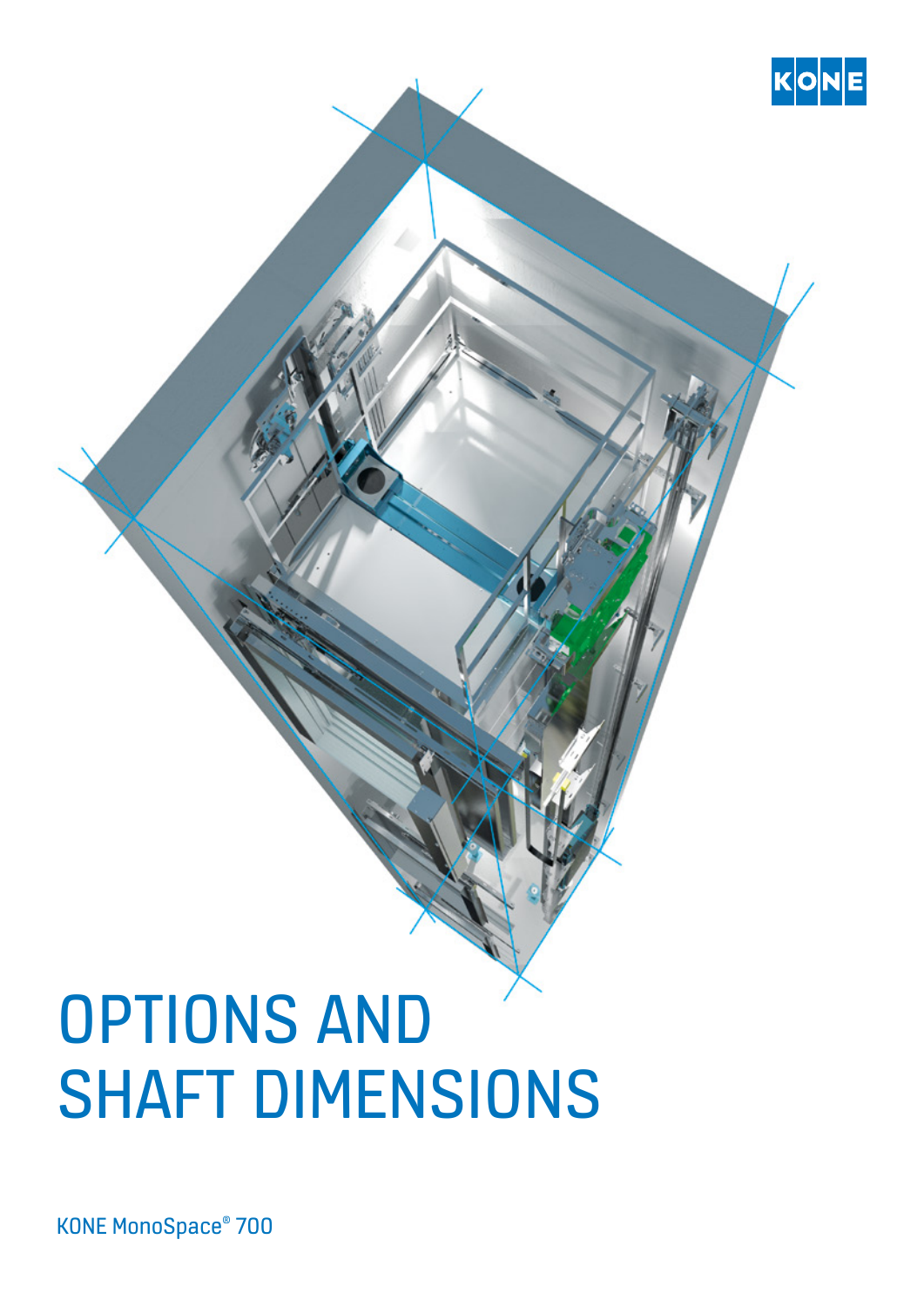# KONE MONOSPACE® 700

Compliant with EN81-20

| KONE MONOSPACE 700 DUTY RANGE |                         |                      |  |  |  |  |  |  |  |
|-------------------------------|-------------------------|----------------------|--|--|--|--|--|--|--|
| <b>SPEED</b><br>(M/S)         | <b>LOAD</b><br>[KG]     | <b>TRAVEL</b><br>[M] |  |  |  |  |  |  |  |
| 1.0                           | $Q \le 1200$            | 60                   |  |  |  |  |  |  |  |
| 1.0                           | $Q = 1275$              | 40                   |  |  |  |  |  |  |  |
| 1.0                           | $1350 \le Q \le 2500$   | 60                   |  |  |  |  |  |  |  |
| 1.6                           | $Q \le 1200$            | 70                   |  |  |  |  |  |  |  |
| 1.6                           | $1275 \le Q \le 2000$   | 90                   |  |  |  |  |  |  |  |
| 1.6                           | $2275 \le Q \le 2500$   | 60                   |  |  |  |  |  |  |  |
| 2.0                           | $Q \le 1150$            | 70                   |  |  |  |  |  |  |  |
| 2.0                           | Q > 1150                | 90                   |  |  |  |  |  |  |  |
| 2.5                           | $630 \le Q \le 2000$    | 90                   |  |  |  |  |  |  |  |
| 3.0                           | $1000 \leq 0 \leq 1600$ | 120                  |  |  |  |  |  |  |  |

| KONE MONOSPACE 700 HEADROOM HEIGHT (SH) |                  |                                                 |                                                  |  |  |  |  |  |  |  |
|-----------------------------------------|------------------|-------------------------------------------------|--------------------------------------------------|--|--|--|--|--|--|--|
| <b>SPEED</b><br>[M/S]                   | $\Omega$<br>[KG] | <b>BALUSTRADE 700 MM</b><br>SH (MM)             | <b>BALUSTRADE 1100 MM</b><br>SH (MM)             |  |  |  |  |  |  |  |
| 1.0                                     | 630 - 1275       | CH + 1400                                       | $CH + 1800$                                      |  |  |  |  |  |  |  |
| 1.0                                     | $630 - 1275$     | CH + 1450 IF CEILING TYPE<br>CL162, L88L, CL94L | CH + 1850 IF CEILING TYPE<br>CL162, CL88L, CL94L |  |  |  |  |  |  |  |
| 1.0                                     | 1350 - 2500      | CH + 1450                                       | CH + 1850                                        |  |  |  |  |  |  |  |
| 1.6                                     | $630 - 2500$     | CH + 1600                                       | CH + 2000                                        |  |  |  |  |  |  |  |
| 2.0                                     | 630 - 1150       | CH + 1800                                       | CH + 2200                                        |  |  |  |  |  |  |  |
| 2.0                                     | 1275 - 2000      | $CH + 2000$                                     | $CH + 2300$                                      |  |  |  |  |  |  |  |
| 2.5                                     | 630 - 1000       | $CH + 2100$                                     | $CH + 2500$                                      |  |  |  |  |  |  |  |
| 2.5                                     | 1150 - 1600      | $CH + 2300$                                     | $CH + 2700$                                      |  |  |  |  |  |  |  |
| 2.5                                     | 1800 - 2000      | CH + 2200                                       | CH + 2500                                        |  |  |  |  |  |  |  |
| 3.0                                     | $1000 - 1600$    | 5000                                            | CH + 2850                                        |  |  |  |  |  |  |  |

|                       | KONE MONOSPACE 700 PIT HEIGHT (PH) |                              |  |  |  |
|-----------------------|------------------------------------|------------------------------|--|--|--|
| <b>SPEED</b><br>(M/S) | $\overline{0}$<br>[KG]             | <b>PIT HEIGHT</b><br>PH (MM) |  |  |  |
| 1.0                   | 630 - 1150 (DD ≤ 2100)             | 1200 - 1750                  |  |  |  |
| 1.0                   | $1150(DD > 2100) - 1275$           | 1250 - 1750                  |  |  |  |
| 1.0                   | 1350 - 1600                        | 1300 - 2000                  |  |  |  |
| 1.0                   | 1800 - 2000                        | 1400 - 2000                  |  |  |  |
| 1.0                   | 2275                               | 1400 - 2000                  |  |  |  |
| 1.0                   | 2500                               | 1425 - 2000                  |  |  |  |
| 1.6                   | $630 - 1200$                       | 1350 - 2000                  |  |  |  |
| 1.6                   | 1275 - 1600                        | 1400 - 2000                  |  |  |  |
| 1.6                   | 1800                               | 1500 - 2200                  |  |  |  |
| 1.6                   | $2000 - 2500$                      | 1500 - 2200                  |  |  |  |
| 2.0                   | 630 - 1150                         | 1550 - 2500                  |  |  |  |
| 2.0                   | 1275-1600                          | 1700 - 2500                  |  |  |  |
| 2.0                   | 1800 - 2000                        | 1850 - 2500                  |  |  |  |
| 2.5                   | $630 - 1000$                       | 1950 - 2500                  |  |  |  |
| 2.5                   | 1150 - 2000                        | $2250 - 2500$                |  |  |  |
| 3.0                   | 1000 - 1600                        | 3100                         |  |  |  |

# FRAME AND NARROW FRAME DOOR TYPES







Frame door: (WW – LL – FW1 – FW) / 2 = 120 mm Narrow frame:  $(WW - LL - FW1 - FW) / 2 = 50$  mm

- BB = Car width
- DD = Car depth
- CH = Car clear height

FW = Front wall width FW1 = Side wall left - frame door application only

FW2 = Side wall right - frame door application only

HH = Door clear opening height; Max. HH = CH

HR = Door raw opening height

LL = Door clear opening width

LR = Door raw opening width

LW = Right front door cover (including 30 mm tolerance)

LW1 = Left front door cover (including 30 mm tolerance)

WW = Shaft width WD = Shaft deptH

#### Single entrance shaft Through-type shaft







## Single-entrance car (SEC) Through-type car (TTC)

# BB WW LL - LL<br>LR LR DD **W**  $FW1$  LR  $\longrightarrow$  FW-



2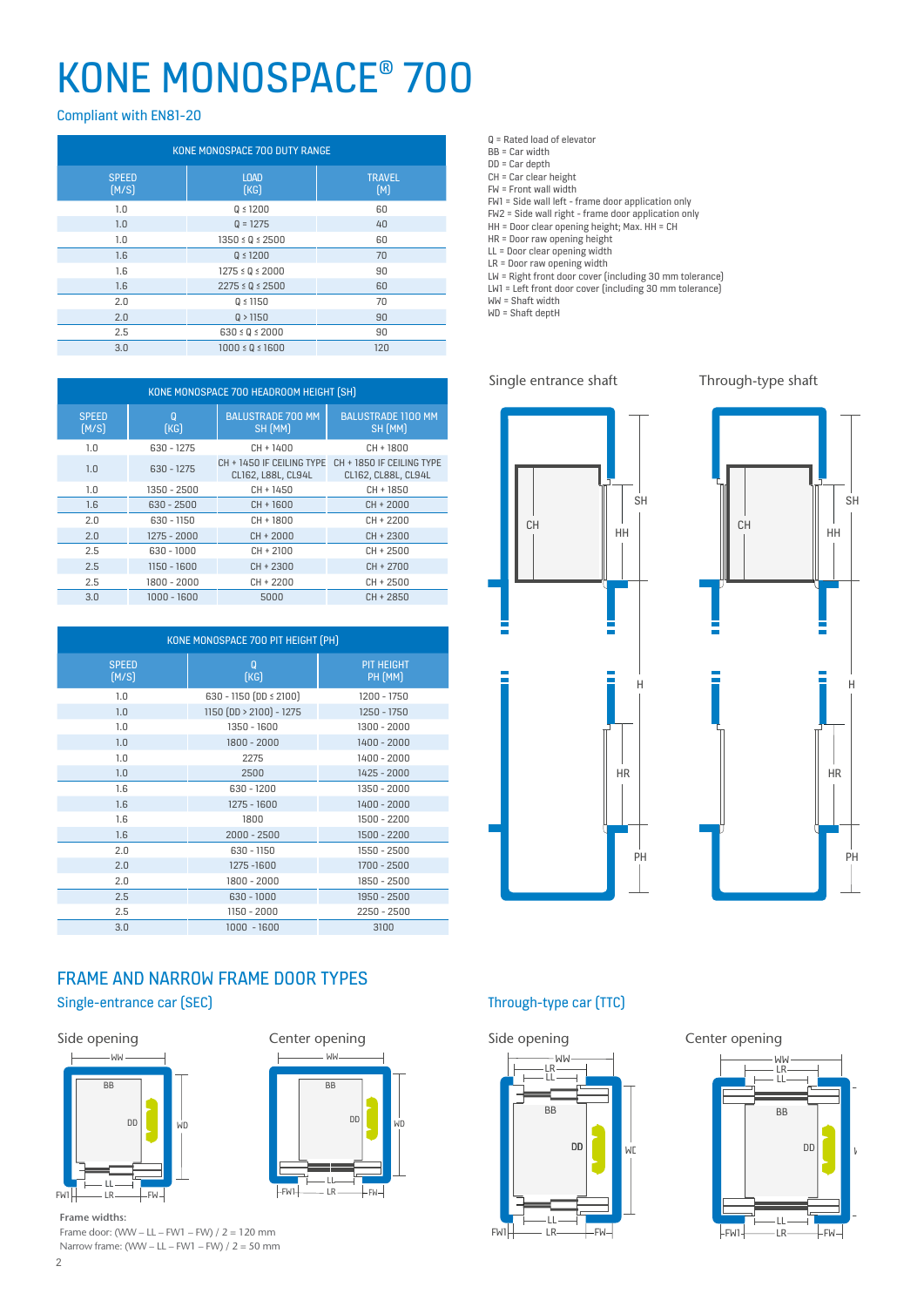| TWO-PANEL CENTER-OPENING SINGLE ENTRANCE (SEC) |                   |                           |                   |                   |             | <b>NARROW FRAME</b> |             |                   |              | <b>FRAME</b>      |                   |             |                   |                                    |
|------------------------------------------------|-------------------|---------------------------|-------------------|-------------------|-------------|---------------------|-------------|-------------------|--------------|-------------------|-------------------|-------------|-------------------|------------------------------------|
|                                                |                   |                           |                   |                   |             |                     |             |                   |              |                   |                   |             |                   |                                    |
| <b>RATED SPEED</b><br>(M/S)                    | <b>PASSENGERS</b> | <b>RATED LOAD</b><br>[KG] | <b>BB</b><br>(MM) | <b>DD</b><br>(MM) | LL.<br>(MM) | <b>LR</b><br>(MM)   | FW1<br>(MM) | <b>FW</b><br>(MM) | WW<br>(MM)   | <b>WD</b><br>(MM) | <b>LR</b><br>(MM) | FW1<br>(MM) | <b>FW</b><br>(MM) | <b>BALUSTRADE</b><br><b>HEIGHT</b> |
| $1.0 - 1.6$                                    | 8                 | 630                       | 1100              | 1400              | 800         | 950                 | 400         | 400               | 1750         | 1760              | 1100              | 325         | 325               | 700                                |
| $1.0 - 1.6$                                    | 8                 | 630                       | 1100              | 1400              | 900         | 1050                | 450         | 450               | 1950         | 1760              | 1200              | 375         | 375               | 700                                |
| 2.0                                            | $\,$ 8 $\,$       | 630                       | 1100              | 1400              | 800         | 950                 | 400         | 400               | 1750         | 1820              | 1100              | 325         | 325               | 700                                |
| 2.0                                            | 8                 | 630                       | 1100              | 1400              | 900         | 1050                | 450         | 450               | 1950         | 1820              | 1200              | 375         | 375               | 700                                |
| $1.0 - 1.6$                                    | 10                | 800                       | 1350              | 1400              | 800         | 950                 | 400         | 545               | 1895         | 1760              | 1100              | 325         | 470               | 700                                |
| $1.0 - 1.6$                                    | $10\,$            | 800                       | 1350              | 1400              | 900         | 1050                | 450         | 450               | 1950         | 1760              | 1200              | 375         | 375               | 700                                |
| 2.0                                            | 10                | 800                       | 1350              | 1400              | 800         | 950                 | 400         | 545               | 1895         | 1820              | 1100              | 325         | 470               | 700                                |
| 2.0                                            | 10                | 800                       | 1350              | 1400              | 900         | 1050                | 450         | 450               | 1950         | 1820              | 1200              | 375         | 375               | 700                                |
| $1.0 - 1.6$                                    | 12                | 900                       | 1400              | 1500              | 800         | 950                 | 420         | 575               | 1945         | 1810              | 1100              | 345         | 500               | 700                                |
| $1.0 - 1.6$                                    | 12                | 900                       | 1400              | 1500              | 900         | 1050                | 450         | 450               | 1950         | 1810              | 1200              | 375         | 375               | 700                                |
| 2.0                                            | 12                | 900                       | 1400              | 1500              | 800         | 950                 | 420         | 575               | 1945         | 1820              | 1100              | 345         | 500               | 700                                |
| 2.0                                            | 12                | 900                       | 1400              | 1500              | 900         | 1050                | 450         | 450               | 1950         | 1820              | 1200              | 375         | 375               | 700                                |
| $1.0 - 2.0$                                    | 13                | 1000                      | 1100              | 2100              | 800         | 950                 | 400         | 400               | 1750         | 2385              | 1100              | 325         | 325               | 700                                |
| $1.0 - 2.0$                                    | 13                | 1000                      | 1100              | 2100              | 900         | 1050                | 450         | 450               | 1950         | 2385              | 1200              | 375         | 375               | 700                                |
| $1.0 - 2.0$                                    | 13                | 1000                      | 1100              | 2100              | 1000        | 1150                | 500         | 500               | 2150         | 2385              | 1300              | 425         | 425               | 1100                               |
| $1.0 - 1.6$                                    | 13                | 1000                      | 1600              | 1400              | 900         | 1050                | 470         | 625               | 2145         | 1760              | 1200              | 395         | 550               | 700                                |
| $1.0 - 1.6$                                    | 13                | 1000                      | 1600              | 1400              | 1000        | 1150                | 500         | 500               | 2150         | 1760              | 1300              | 425         | 425               | 700                                |
| $1.0 - 1.6$                                    | 13                | 1000                      | 1600              | 1400              | 1100        | 1250                | 550         | 550               | 2350         | 1760              | 1400              | 475         | 475               | 700                                |
| $2.0 - 2.5$                                    | 13                | 1000                      | 1600              | 1400              | 900         | 1050                | 470         | 625               | 2145         | 1820              | 1200              | 395         | 550               | 700                                |
| $2.0 - 2.5$                                    | 13                | 1000                      | 1600              | 1400              | 1000        | 1150                | 500         | 500               | 2150         | 1820              | 1300              | 425         | 425               | 700                                |
| $2.0 - 2.5$                                    | 13                | 1000                      | 1600              | 1400              | 1100        | 1250                | 550         | 550               | 2350         | 1820              | 1400              | 475         | 475               | 700                                |
| $1.0 - 2.0$                                    | 15                | 1150                      | 1200              | 2100              | 800         | 950                 | 400         | 400               | 1750         | 2385              | 1100              | 325         | 325               | 700                                |
| $1.0 - 2.0$                                    | 15                | 1150                      | 1200              | 2100              | 900         | 1050                | 450         | 450               | 1950         | 2385              | 1200              | 375         | 375               | 700                                |
| $1.0 - 2.0$                                    | 15                | 1150                      | 1200              | 2100              | 1000        | 1150                | 500         | 500               | 2150         | 2385              | 1300              | 425         | 425               | 1100                               |
| $1.0 - 2.0$                                    | 15                | 1150                      | 1600              | 1550              | 900         | 1050                | 470         | 625               | 2145         | 1835              | 1200              | 395         | 550               | 700                                |
| $1.0 - 2.0$                                    | 15                | 1150                      | 1600              | 1550              | 1000        | 1150                | 500         | 500               | 2150         | 1835              | 1300              | 425         | 425               | 700                                |
| $1.0 - 2.0$                                    | 15                | 1150                      | 1600              | 1550              | 1100        | 1250                | 550         | 550               | 2350         | 1835              | 1400              | 475         | 475               | 700                                |
| 2.5                                            | 15                | 1150                      | 1200              | 2100              | 800         | 950                 | 400         | 540               | 1890         | 2385              | 1100              | 325         | 465               | 1100                               |
| 2.5                                            | 15                | 1150                      | 1200              | 2100              | 900         | 1050                | 450         | 450               | 1950         | 2385              | 1200              | 375         | 375               | 1100                               |
| 2.5                                            | 15                | 1150                      | 1200              | 2100              | 1000        | 1150                | 500         | 500               | 2150         | 2385              | 1300              | 425         | 425               | 1100                               |
| 2.5<br>2.5                                     | 15<br>15          | 1150<br>1150              | 1600<br>1600      | 1550<br>1550      | 900<br>1000 | 1050<br>1150        | 520<br>500  | 720<br>640        | 2290<br>2290 | 1925<br>1925      | 1200<br>1300      | 445<br>425  | 645<br>565        | 1100<br>1100                       |
| 2.5                                            | 15                | 1150                      | 1600              | 1550              | 1100        | 1250                | 550         | 550               | 2350         | 1925              | 1400              | 475         | 475               | 1100                               |
| 3.0                                            | 15                | 1150                      | 1600              | 1550              | 900         | 1050                | 520         | 720               | 2290         | 2105              | 1200              | 445         | 645               | 1100                               |
| 3.0                                            | 15                | 1150                      | 1600              | 1550              | 1000        | 1150                | 500         | 640               | 2290         | 2105              | 1300              | 425         | 565               | 1100                               |
| 3.0                                            | 15                | 1150                      | 1600              | 1550              | 1100        | 1250                | 550         | 550               | 2350         | 2105              | 1400              | 475         | 475               | 1100                               |
| 1.0                                            | 17                | 1275                      | 2000              | 1400              | 1100        | 1250                | 570         | 800               | 2620         | 1885              | 1400              | 495         | 725               | 700                                |
| $1.6 - 2.0$                                    | 17                | 1275                      | 2000              | 1400              | 1100        | 1250                | 610         | 820               | 2680         | 1925              | 1400              | 535         | 745               | 1100                               |
| 2.5                                            | 17                | 1275                      | 2000              | 1400              | 1100        | 1250                | 620         | 820               | 2690         | 1925              | 1400              | 545         | 745               | 1100                               |
| $1.0 - 1.6$                                    | 18                | 1350                      | 2000              | 1500              | 1100        | 1250                | 610         | 820               | 2680         | 1925              | 1400              | 535         | 745               | 1100                               |
| $1.0 - 1.6$                                    | 21                | 1600                      | 2100              | 1600              | 1100        | 1250                | 660         | 870               | 2780         | 1925              | 1400              | 585         | 795               | 1100                               |
| $2.0 - 2.5$                                    | 21                | 1600                      | 2100              | 1600              | 1100        | 1250                | 670         | 870               | 2790         | 1925              | 1400              | 595         | 795               | 1100                               |
| 3.0                                            | 21                | 1600                      | 2100              | 1600              | 1100        | 1250                | 670         | 870               | 2790         | 2130              | 1400              | 595         | 795               | 1100                               |
| $1.0 - 2.5$                                    | 24                | 1800                      | 2350              | 1600              | 1200        | 1350                | 745         | 945               | 3040         | 2065              | 1500              | 670         | 870               | 1100                               |
| $1.0 - 2.0$                                    | 26                | 2000                      | 2350              | 1700              | 1200        | 1350                | 745         | 945               | 3040         | 2080              | 1500              | 670         | 870               | 1100                               |

### TWO-PANEL SIDE-OPENING SINGLE ENTRANCE (SEC)

|                             |                   |                           |                   |                   |             |            | <b>NARROW FRAME</b> |                   |                   |                   | <b>FRAME</b>      |                    |                   |                                    |
|-----------------------------|-------------------|---------------------------|-------------------|-------------------|-------------|------------|---------------------|-------------------|-------------------|-------------------|-------------------|--------------------|-------------------|------------------------------------|
| <b>RATED SPEED</b><br>(M/S) | <b>PASSENGERS</b> | <b>RATED LOAD</b><br>(KG) | <b>BB</b><br>(MM) | <b>DD</b><br>(MM) | LL.<br>(MM) | LR<br>[MM] | FW1<br>(MM)         | <b>FW</b><br>(MM) | <b>WW</b><br>[MM] | <b>WD</b><br>(MM) | <b>LR</b><br>(MM) | <b>FW1</b><br>[MM] | <b>FW</b><br>(MM) | <b>BALUSTRADE</b><br><b>HEIGHT</b> |
| 1.0                         | 8                 | 630                       | 1100              | 1400              | 800         | 950        | 150                 | 550               | 1650              | 1785              | 1100              | 70                 | 480               | 700                                |
| 1.0                         | 8                 | 630                       | 1100              | 1400              | 900         | 1050       | 150                 | 450               | 1650              | 1785              | 1200              | 75                 | 375               | 700                                |
| 1.6                         | 8                 | 630                       | 1100              | 1400              | 800         | 950        | 150                 | 550               | 1650              | 1860              | 1100              | 70                 | 480               | 700                                |
| 1.6                         | 8                 | 630                       | 1100              | 1400              | 900         | 1050       | 150                 | 450               | 1650              | 1860              | 1200              | 75                 | 375               | 700                                |
| 2.0                         | 8                 | 630                       | 1100              | 1400              | 800         | 950        | 150                 | 550               | 1650              | 1920              | 1100              | 70                 | 480               | 700                                |
| 2.0                         | 8                 | 630                       | 1100              | 1400              | 900         | 1050       | 150                 | 450               | 1650              | 1920              | 1200              | 75                 | 375               | 700                                |
| $1.0 - 1.6$                 | 12                | 900                       | 1400              | 1500              | 900         | 1050       | 150                 | 750               | 1950              | 1910              | 1200              | 70                 | 680               | 700                                |
| 2.0                         | 12                | 900                       | 1400              | 1500              | 900         | 1050       | 150                 | 750               | 1950              | 1920              | 1200              | 70                 | 680               | 700                                |
| $1.0 - 2.0$                 | 13                | 1000                      | 1100              | 2100              | 800         | 950        | 150                 | 550               | 1650              | 2485              | 1100              | 70                 | 480               | 700                                |
| $1.0 - 2.0$                 | 13                | 1000                      | 1100              | 2100              | 900         | 1050       | 150                 | 450               | 1650              | 2485              | 1200              | 75                 | 375               | 700                                |
| $1.0 - 2.0$                 | 15                | 1150                      | 1200              | 2100              | 800         | 950        | 170                 | 630               | 1750              | 2485              | 1100              | 70                 | 580               | 700                                |
| $1.0 - 2.0$                 | 15                | 1150                      | 1200              | 2100              | 900         | 1050       | 170                 | 530               | 1750              | 2485              | 1200              | 70                 | 480               | 700                                |
| $1.0 - 2.0$                 | 15                | 1150                      | 1200              | 2100              | 1000        | 1150       | 150                 | 500               | 1800              | 2485              | 1300              | 75                 | 425               | 700                                |
| 2.5                         | 15                | 1150                      | 1200              | 2100              | 800         | 950        | 270                 | 670               | 1890              | 2485              | 1100              | 195                | 595               | 1100                               |
| 2.5                         | 15                | 1150                      | 1200              | 2100              | 900         | 1050       | 270                 | 570               | 1890              | 2485              | 1200              | 195                | 495               | 1100                               |
| 2.5                         | 15                | 1150                      | 1200              | 2100              | 1000        | 1150       | 220                 | 520               | 1890              | 2485              | 1300              | 145                | 445               | 1100                               |
| 1.0                         | 17                | 1275                      | 1200              | 2300              | 1100        | 1250       | 150                 | 550               | 1950              | 2685              | 1400              | 75                 | 475               | 1100                               |
| $1.6 - 2.0$                 | 17                | 1275                      | 1200              | 2300              | 1100        | 1250       | 185                 | 525               | 1960              | 2685              | 1400              | 110                | 450               | 1100                               |
| 2.5                         | 17                | 1275                      | 1200              | 2300              | 1100        | 1250       | 195                 | 525               | 1970              | 2685              | 1400              | 120                | 450               | 1100                               |
| $1.0 - 1.6$                 | 18                | 1350                      | 2000              | 1500              | 1100        | 1250       | 185                 | 1245              | 2680              | 2025              | 1400              | 110                | 1170              | 1100                               |
| $1.0 - 1.6$                 | 21                | 1600                      | 1400              | 2400              | 1300        | 1450       | 185                 | 625               | 2260              | 2785              | 1600              | 110                | 550               | 1100                               |
| $2.0 - 3.0$                 | 21                | 1600                      | 1400              | 2400              | 1300        | 1450       | 195                 | 625               | 2270              | 2785              | 1600              | 120                | 550               | 1100                               |
| $1.0 - 2.0$                 | 26                | 2000                      | 1500              | 2700              | 1300        | 1450       | 185                 | 635               | 2270              | 3085              | 1600              | 110                | 560               | 1100                               |
| $1.0 - 1.6$                 | 30                | 2275                      | 1700              | 2600              | 1200        | 1350       | 195                 | 845               | 2390              | 2985              | 1500              | 120                | 770               | 1100                               |
| $1.0 - 1.6$                 | 30                | 2275                      | 1700              | 2600              | 1300        | 1450       | 195                 | 745               | 2390              | 2985              | 1600              | 120                | 670               | 1100                               |
| $1.0 - 1.6$                 | 33                | 2500                      | 1800              | 2700              | 1300        | 1450       | 195                 | 845               | 2490              | 3085              | 1600              | 120                | 770               | 1100                               |
| $1.0 - 1.6$                 | 33                | 2500                      | 1800              | 2700              | 1400        | 1550       | 220                 | 720               | 2490              | 3085              | 1700              | 120                | 670               | 1100                               |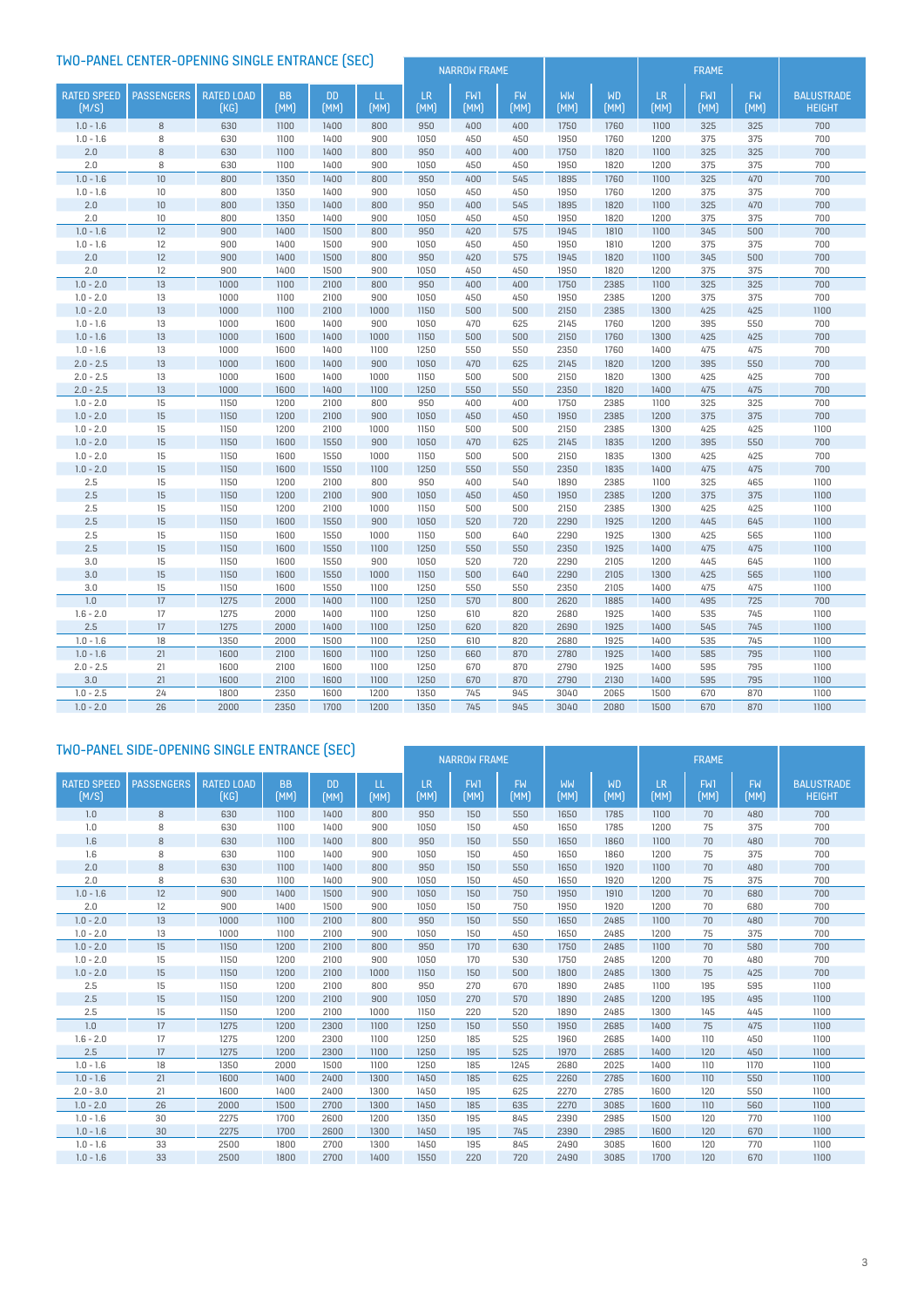# EQUIR-PANEL CENTER-OPENING SINGLE ENTRANCE (SEC)

| <b>FUUR-PANEL CENTER-UPENING SINGLE ENTRANCE [SEC]</b> |                   |                           |                   |                   |      | <b>NARROW FRAME</b> |             |                   |                   |                   | <b>FRAME</b> |                    |                   |                                    |
|--------------------------------------------------------|-------------------|---------------------------|-------------------|-------------------|------|---------------------|-------------|-------------------|-------------------|-------------------|--------------|--------------------|-------------------|------------------------------------|
| <b>RATED SPEED</b><br>(M/S)                            | <b>PASSENGERS</b> | <b>RATED LOAD</b><br>(KG) | <b>BB</b><br>(MM) | <b>DD</b><br>(MM) | (MM) | LR<br>(MM)          | FW1<br>(MM) | <b>FW</b><br>(MM) | <b>WW</b><br>[MM] | <b>WD</b><br>(MM) | LR.<br>(MM)  | <b>FW1</b><br>(MM) | <b>FW</b><br>[MM] | <b>BALUSTRADE</b><br><b>HEIGHT</b> |
| $1.0 - 1.6$                                            | 21                | 1600                      | 1400              | 2300              | 1300 | 1450                | 350         | 350               | 2150              | 2685              | 1600         | 275                | 275               | 1100                               |
| $1.0 - 1.6$                                            | 21                | 1600                      | 1400              | 2400              | 1300 | 1450                | 350         | 350               | 2150              | 2785              | 1600         | 275                | 275               | 1100                               |
| $2.0 - 2.5$                                            | 21                | 1600                      | 1400              | 2300              | 1300 | 1450                | 350         | 350               | 2150              | 2725              | 1600         | 275                | 275               | 1100                               |
| $2.0 - 2.5$                                            | 21                | 1600                      | 1400              | 2400              | 1300 | 1450                | 350         | 350               | 2150              | 2825              | 1600         | 275                | 275               | 1100                               |
| $1.0 - 2.0$                                            | 26                | 2000                      | 1500              | 2600              | 1300 | 1450                | 350         | 400               | 2200              | 3025              | 1600         | 280                | 320               | 1100                               |
| 2.5                                                    | 26                | 2000                      | 1500              | 2600              | 1300 | 1450                | 350         | 450               | 2250              | 3025              | 1600         | 280                | 370               | 1100                               |
| $1.0 - 2.0$                                            | 26                | 2000                      | 1500              | 2700              | 1300 | 1450                | 350         | 400               | 2200              | 3125              | 1600         | 280                | 320               | 1100                               |
| 2.5                                                    | 26                | 2000                      | 1500              | 2700              | 1300 | 1450                | 350         | 450               | 2250              | 3125              | 1600         | 275                | 375               | 1100                               |

### TWO-PANEL CENTER-OPENING THROUGH TYPE (TTC) NARROW FRAME FRAME FRAME FRAME

|                             |                   |                           |                   |                   |      |            | <b>INANNUM ENAPIL</b> |                   |                   |                   |            | <b>FNATIL</b>      |                   |                                    |
|-----------------------------|-------------------|---------------------------|-------------------|-------------------|------|------------|-----------------------|-------------------|-------------------|-------------------|------------|--------------------|-------------------|------------------------------------|
| <b>RATED SPEED</b><br>[M/S] | <b>PASSENGERS</b> | <b>RATED LOAD</b><br>(KG) | <b>BB</b><br>[MM] | <b>DD</b><br>[MM] | (MM) | LR<br>[MM] | FW1<br>[MM]           | <b>FW</b><br>[MM] | <b>WW</b><br>(MM) | <b>WD</b><br>[MM] | LR<br>(MM) | <b>FW1</b><br>[MM] | <b>FW</b><br>[MM] | <b>BALUSTRADE</b><br><b>HEIGHT</b> |
| $1.0 - 1.6$                 | 8                 | 630                       | 1100              | 1400              | 800  | 950        | 400                   | 400               | 1750              | 1810              | 1100       | 325                | 325               | 700                                |
| $1.0 - 1.6$                 | 8                 | 630                       | 1100              | 1400              | 900  | 1050       | 450                   | 450               | 1950              | 1810              | 1200       | 375                | 375               | 700                                |
| $1.0 - 2.0$                 | 13                | 1000                      | 1100              | 2100              | 800  | 950        | 400                   | 400               | 1750              | 2510              | 1100       | 325                | 325               | 700                                |
| $1.0 - 2.0$                 | 13                | 1000                      | 1100              | 2100              | 900  | 1050       | 450                   | 450               | 1950              | 2510              | 1200       | 375                | 375               | 700                                |
| $1.0 - 2.0$                 | 13                | 1000                      | 1100              | 2100              | 1000 | 1150       | 500                   | 500               | 2150              | 2510              | 1300       | 425                | 425               | 1100                               |
| $1.0 - 2.0$                 | 15                | 1150                      | 1200              | 2100              | 800  | 950        | 400                   | 400               | 1750              | 2510              | 1100       | 325                | 325               | 700                                |
| $1.0 - 2.0$                 | 15                | 1150                      | 1200              | 2100              | 900  | 1050       | 450                   | 450               | 1950              | 2510              | 1200       | 375                | 375               | 700                                |
| $1.0 - 2.0$                 | 15                | 1150                      | 1200              | 2100              | 1000 | 1150       | 500                   | 500               | 2150              | 2510              | 1300       | 425                | 425               | 1100                               |
| 2.5                         | 15                | 1150                      | 1200              | 2100              | 900  | 1050       | 450                   | 450               | 1950              | 2510              | 1200       | 375                | 375               | 700                                |
| 2.5                         | 15                | 1150                      | 1200              | 2100              | 1000 | 1150       | 500                   | 500               | 2150              | 2510              | 1300       | 425                | 425               | 1100                               |
| 2.5                         | 15                | 1150                      | 1200              | 2100              | 800  | 950        | 400                   | 540               | 1890              | 2510              | 1100       | 325                | 465               | 1100                               |
| $1.0 - 1.6$                 | 21                | 1600                      | 1400              | 2400              | 1300 | 1450       | 650                   | 650               | 2750              | 2810              | 1600       | 575                | 575               | 1100                               |

# TWO-PANEL SIDE-OPENING THROUGH TYPE (TTC)

|                             |                   |                           |                   |                   |           | <b>IVAINNUM LIVAPIL</b> |                    |                   |            | <b>INATIL</b>     |            |                    |                   |                                    |
|-----------------------------|-------------------|---------------------------|-------------------|-------------------|-----------|-------------------------|--------------------|-------------------|------------|-------------------|------------|--------------------|-------------------|------------------------------------|
| <b>RATED SPEED</b><br>(M/S) | <b>PASSENGERS</b> | <b>RATED LOAD</b><br>[KG] | <b>BB</b><br>(MM) | <b>DD</b><br>(MM) | п<br>(MM) | LR<br>(MM)              | <b>FW1</b><br>(MM) | <b>FW</b><br>(MM) | WW<br>(MM) | <b>WD</b><br>(MM) | LR<br>(MM) | <b>FW1</b><br>[MM] | <b>FW</b><br>(MM) | <b>BALUSTRADE</b><br><b>HEIGHT</b> |
| $1.0 - 1.6$                 | 8                 | 630                       | 1100              | 1400              | 800       | 950                     | 150                | 550               | 1650       | 2010              | 1100       | 70                 | 480               | 700                                |
| $1.0 - 1.6$                 | 8                 | 630                       | 1100              | 1400              | 900       | 1050                    | 150                | 450               | 1650       | 2010              | 1200       | 75                 | 375               | 700                                |
| $1.0 - 2.0$                 | 12                | 900                       | 1400              | 1500              | 900       | 1050                    | 150                | 750               | 1950       | 2110              | 1200       | 70                 | 680               | 700                                |
| $1.0 - 2.0$                 | 13                | 1000                      | 1100              | 2100              | 800       | 950                     | 150                | 550               | 1650       | 2710              | 1100       | 70                 | 480               | 700                                |
| $1.0 - 2.0$                 | 13                | 1000                      | 1100              | 2100              | 900       | 1050                    | 150                | 450               | 1650       | 2710              | 1200       | 75                 | 375               | 700                                |
| $1.0 - 2.0$                 | 15                | 1150                      | 1200              | 2100              | 800       | 950                     | 170                | 630               | 1750       | 2710              | 1100       | 70                 | 580               | 700                                |
| $1.0 - 2.0$                 | 15                | 1150                      | 1200              | 2100              | 900       | 1050                    | 170                | 530               | 1750       | 2710              | 1200       | 70                 | 480               | 700                                |
| $1.0 - 2.0$                 | 15                | 1150                      | 1200              | 2100              | 1000      | 1150                    | 150                | 500               | 1800       | 2710              | 1300       | 75                 | 425               | 700                                |
| 2.5                         | 15                | 1150                      | 1200              | 2100              | 800       | 950                     | 270                | 670               | 1890       | 2710              | 1100       | 195                | 595               | 1100                               |
| 2.5                         | 15                | 1150                      | 1200              | 2100              | 900       | 1050                    | 270                | 570               | 1890       | 2710              | 1200       | 195                | 495               | 1100                               |
| 2.5                         | 15                | 1150                      | 1200              | 2100              | 1000      | 1150                    | 220                | 520               | 1890       | 2710              | 1300       | 145                | 445               | 1100                               |
| 1.0                         | 17                | 1275                      | 1200              | 2300              | 1100      | 1250                    | 150                | 550               | 1950       | 2910              | 1400       | 75                 | 475               | 1100                               |
| $1.6 - 2.0$                 | 17                | 1275                      | 1200              | 2300              | 1100      | 1250                    | 185                | 525               | 1960       | 2910              | 1400       | 110                | 450               | 1100                               |
| 2.5                         | 17                | 1275                      | 1200              | 2300              | 1100      | 1250                    | 195                | 525               | 1970       | 2910              | 1400       | 120                | 450               | 1100                               |
| $1.0 - 1.6$                 | 18                | 1350                      | 2000              | 1500              | 1100      | 1250                    | 185                | 1245              | 2680       | 2110              | 1400       | 110                | 1170              | 1100                               |
| $1.0 - 1.6$                 | 21                | 1600                      | 1400              | 2400              | 1300      | 1450                    | 210                | 600               | 2260       | 3010              | 1600       | 145                | 525               | 1100                               |
| $1.0 - 2.5$                 | 21                | 1600                      | 1400              | 2400              | 1300      | 1450                    | 195                | 625               | 2270       | 3010              | 1600       | 120                | 550               | 1100                               |
| $1.0 - 2.0$                 | 26                | 2000                      | 1500              | 2700              | 1300      | 1450                    | 185                | 635               | 2270       | 3310              | 1600       | 110                | 560               | 1100                               |
| $1.0 - 1.6$                 | 30                | 2275                      | 1700              | 2600              | 1200      | 1350                    | 195                | 845               | 2390       | 3210              | 1500       | 120                | 770               | 1100                               |
| $1.0 - 1.6$                 | 30                | 2275                      | 1700              | 2600              | 1300      | 1450                    | 195                | 745               | 2390       | 3210              | 1600       | 120                | 670               | 1100                               |
| $1.0 - 1.6$                 | 33                | 2500                      | 1800              | 2700              | 1300      | 1450                    | 195                | 845               | 2490       | 3310              | 1600       | 120                | 770               | 1100                               |
| $1.0 - 1.6$                 | 33                | 2500                      | 1800              | 2700              | 1400      | 1550                    | 220                | 720               | 2490       | 3310              | 1700       | 120                | 670               | 1100                               |

### FOUR-PANEL CENTER-OPENING THROUGH TYPE (TTC)

|                             |                   |                    | <b>NAKKUW FRAME</b> |                   |      |            |             | FRAME      |            |                   |            |             |            |                                    |
|-----------------------------|-------------------|--------------------|---------------------|-------------------|------|------------|-------------|------------|------------|-------------------|------------|-------------|------------|------------------------------------|
| <b>RATED SPEED</b><br>(M/S) | <b>PASSENGERS</b> | RATED LOAD<br>(KG) | <b>BB</b><br>[MM]   | <b>DD</b><br>(MM) | [MM] | LR<br>(MM) | EM.<br>(MM) | FW<br>[MM] | WW<br>(MM) | <b>WD</b><br>(MM) | LR.<br>MM) | EM.<br>[MM] | FW<br>(MM) | <b>BALUSTRADE</b><br><b>HEIGHT</b> |
| $1.0 - 2.5$                 | 21                | 1600               | 1400                | 2300              | 1300 | 1450       | 350         | 350        | 2150       | 2990              | 1600       | 275         | 275        | 1100                               |
| $1.0 - 2.0$                 | 26                | 2000               | 1500                | 2600              | 1300 | 1450       | 350         | 400        | 2200       | 3290              | 1600       | 280         | 320        | 1100                               |
| 2.5                         | 26                | 2000               | 1500                | 2600              | 1300 | 1450       | 350         | 450        | 2250       | 3290              | 1600       | 275         | 375        | 1100                               |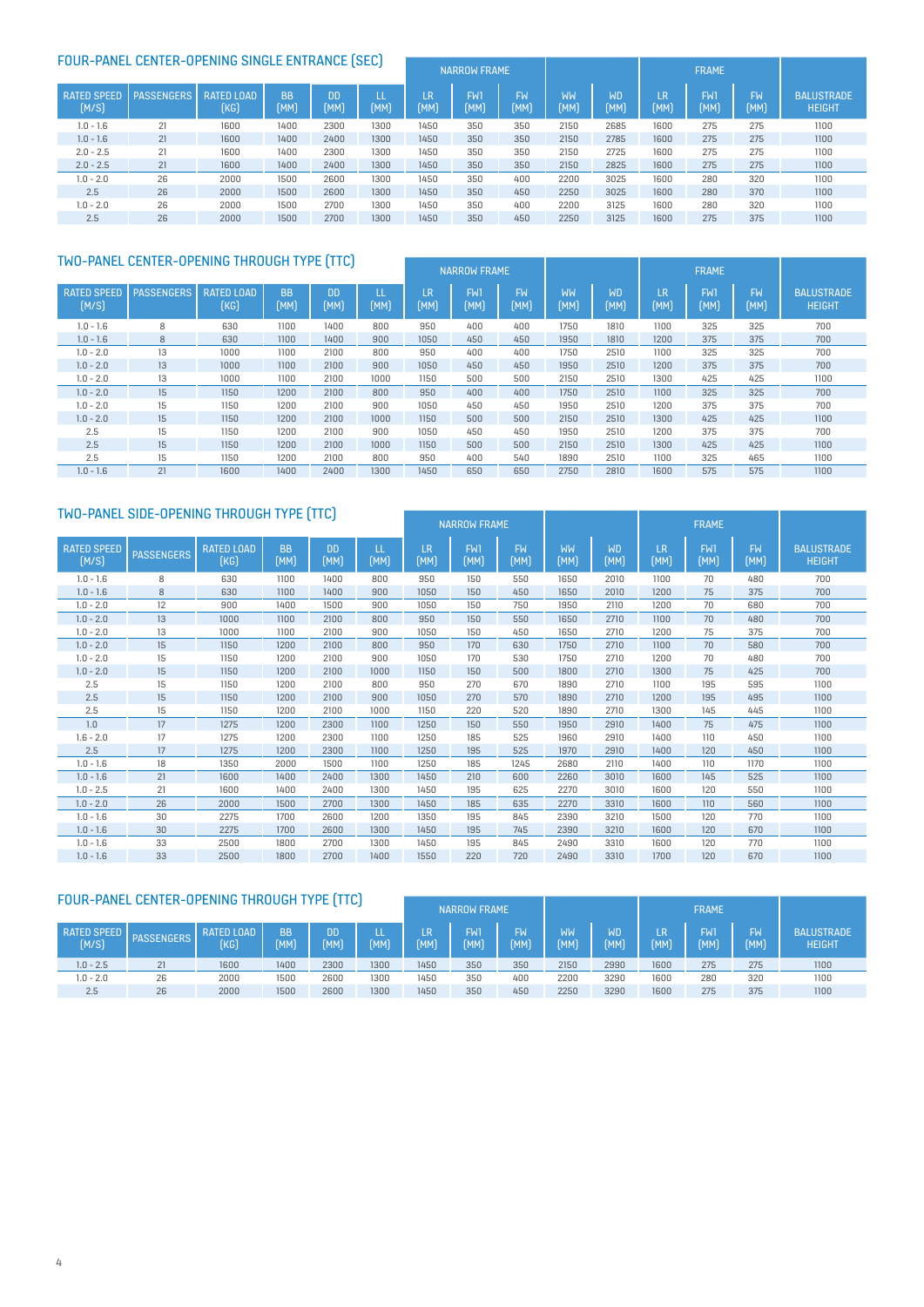| KONE MONOSPACE® 700 OPTIONS AND FEATURES                                                          |                           |                                                               |                                                                  |                       |
|---------------------------------------------------------------------------------------------------|---------------------------|---------------------------------------------------------------|------------------------------------------------------------------|-----------------------|
|                                                                                                   | <b>OPTION CODE</b>        |                                                               | <b>BUILDING SEGMENT RECOMMENDATION</b>                           |                       |
|                                                                                                   |                           | <b>RESIDENTIAL</b>                                            | <b>COMMERCIAL</b>                                                |                       |
| <b>ECO-EFFICIENCY FEATURES AND OPTIONS</b>                                                        |                           |                                                               |                                                                  |                       |
| Regenerative drive                                                                                | <b>BMVM</b>               | $z^{\Lambda}_{\Lambda}$                                       | $\mathcal{Z}^{\mathcal{V}}_{\mathcal{V}}$                        | $\bullet$ / $\circ$   |
| LED lighting<br>Car light standby                                                                 | OCL A                     | $z^{\Lambda}_{\Lambda}$<br>$\frac{1}{2\sqrt{2}}$              | X<br>$\mathbb{R}^{\mathbb{N}_2}$                                 | О                     |
| Ventilation standby                                                                               | OCV A                     |                                                               | X                                                                | $\bigcirc$            |
| <b>Signalization dimming</b>                                                                      |                           | $z^{\Lambda}_{\Lambda}$                                       | $\mathbb{Z}_\mathbb{Z}^\mathbb{Z}$                               | $\bullet$             |
| Drive standby                                                                                     |                           | $z^{\Lambda}_{\Lambda}$                                       | X<br>$\mathbb{Z}^{\Lambda_{\overline{c}}}_{\mathbb{Z}^{\times}}$ | $\bullet$             |
| Controller standby                                                                                | SBM <sub>V</sub>          | $z^{\Lambda}_{\Lambda}$                                       |                                                                  | $\bigcirc$            |
| PEOPLE FLOW ENHANCEMENT FEATURES                                                                  |                           |                                                               |                                                                  |                       |
| Full collective control system<br>Push-button control system                                      | $\mathsf{FC}$<br>PB       | X                                                             | $\mathbb{R}^{\mathbb{N}_2}$                                      | $\bullet$<br>$\circ$  |
| Down collective control system                                                                    | DC                        | $\mathbb{Z}_\mathbb{Z}^\mathbb{N}$                            |                                                                  | $\circ$               |
| KONE Polaris™ 500 destination control                                                             | DCS                       |                                                               | ÷                                                                | $\circ$               |
| KONE Polaris™ 800 destination control                                                             | <b>DCS</b>                |                                                               | $\gamma^{\Lambda}_{\chi}$                                        | $\circ$               |
| KONE Polaris™ 900 destination control<br><b>KONE Destination 880</b>                              | DCS<br><b>DCS</b>         |                                                               | ÷<br>$\gamma^{\Lambda}_{\chi}$                                   | $\circ$<br>$\bigcirc$ |
| Advance door opening                                                                              | AD <sub>0</sub>           |                                                               | X                                                                | $\bullet$             |
| Curtain of light in car door                                                                      | COL                       | $\mathcal{Z}^{\mathcal{N}}_{\mathcal{N}}$                     | $\mathcal{Z}^{\mathcal{N}}_{\mathcal{N}}$                        | $\circ$               |
| Nudging operation, warning signal to closing door (NUD)                                           | <b>NUD</b>                |                                                               | X                                                                | $\circ$               |
| Bypass load function, landing calls not picked if car load is over 80%<br>Traffic-peak adaptation | <b>BLF</b><br>IUP/IDP/ITP | $\mathcal{Z}^{\Lambda_{\!\!Z}}$<br>$z^{\Lambda}_{\Lambda}$    | $\mathbb{R}^{\mathbb{N}_2}$<br>X                                 | $\circ$<br>$\bullet$  |
| Door close button                                                                                 | DCB                       |                                                               | $\mathbb{Z}_\mathbb{Z}^\mathbb{Z}$                               | $\circ$               |
| Priority car call (with key)                                                                      | PRC                       | A                                                             |                                                                  | $\circ$               |
| Accidental call cancellation (press twice to cancel false call)                                   | FCC                       | $\mathbb{Z}_\mathbb{Z}^\mathbb{N}$                            | $\mathbb{Z}_\mathbb{Z}^\mathbb{Z}$                               | $\circ$               |
| <b>ACCESSIBILITY FEATURES AND OPTIONS</b>                                                         |                           |                                                               |                                                                  |                       |
| EN81-70 compliance                                                                                |                           | $z^{\Lambda}_{\Lambda}$                                       | ÷                                                                | $\circ$               |
| Curtain of light in car door                                                                      | COL                       |                                                               | $z^{\Lambda}_{\Lambda}$                                          | $\circ$               |
| Audible announcements<br>Door open with extended door time                                        | ACU F<br>DOE B            | X<br>$\mathbb{Z}^N$                                           | X<br>$\gamma^{\Lambda}_{\chi}$                                   | $\circ$<br>$\circ$    |
| Door open button                                                                                  | D <sub>O</sub> B          | ÷                                                             | X                                                                | $\bullet$             |
| Door close button                                                                                 | DCB                       |                                                               | $\mathbb{Z}_\mathbb{Z}^\mathbb{Z}$                               | $\circ$               |
| Induction loop in car for people with hearing aids                                                | <b>ILS</b>                |                                                               | X                                                                | $\circ$               |
| Access control with PIN-code-locked car calls<br>Automatic parking at main floor                  | PAM                       | $z^{\Lambda}_{\Lambda}$<br>$z^{\Lambda}_{\Lambda}$            | X                                                                | $\circ$<br>$\circ$    |
| Tenant directory on COP, custom COP faceplate                                                     |                           |                                                               | *                                                                | $\circ$               |
| Loudspeaker provision in car                                                                      |                           |                                                               | X                                                                | $\circ$               |
| Call-registered buzzer in car and at landing                                                      |                           | $z^{\Lambda}_{\Lambda}$                                       | $\mathbb{Z}^{\Lambda_{\overline{c}}}_{\mathbb{Z}^{\times}}$      | $\circ$               |
| Green main floor button<br>Folding seat in car                                                    | GFB                       | $z^{\Lambda}_{\Lambda}$<br>$\mathbb{Z}_\mathbb{Z}^\mathbb{A}$ | X                                                                | $\circ$<br>$\circ$    |
| Out-of-service switch and indicator in car                                                        | OSS <sub>C</sub>          |                                                               | X                                                                | $\circ$               |
| Corridor illumination control                                                                     | <b>CIC</b>                | $\mathcal{Z}^{\Lambda_{\!\!Z}}$                               | $\mathbb{S}^\Lambda_{\mathbb{X}}$                                | $\bigcirc$            |
| SECURITY FEATURES AND OPTIONS                                                                     |                           |                                                               |                                                                  |                       |
| Locking of car calls with key switch                                                              | LOC E                     | $z^{\Lambda}_{\Lambda}$                                       | X                                                                | $\circ$               |
| Compulsory stopping at main floor                                                                 | <b>CSM</b>                |                                                               | $\mathbb{Z}^{\Lambda_{\overline{c}}}_{\mathbb{Z}^{\times}}$      | $\circ$               |
| Priority call in car<br>Locking of landing calls                                                  | PRC<br>LOL                | 24                                                            | X<br>$\mathbb{Z}_\mathbb{Z}^\mathbb{Z}$                          | $\bigcirc$<br>$\circ$ |
|                                                                                                   |                           |                                                               |                                                                  |                       |
| HAZARD-AVOIDANCE FEATURES AND OPTIONS<br>Halogen-free electrification cables                      | LSH                       | $z^{\Lambda}_{\Lambda}$                                       | $z^{\Lambda}_{\Lambda}$                                          | $\circ$               |
| Accurate leveling operation with doors open                                                       | ACL B                     | ÷                                                             | X                                                                |                       |
| Automatic evacuation to nearest landing                                                           | EBD A                     |                                                               |                                                                  | $\bigcirc$            |
| Car ventilation with fan                                                                          | <b>OCV</b>                |                                                               | ☆                                                                | $\circ$               |
| Emergency power drive, operation with emergency generator                                         | EPD<br><b>KRM PW</b>      | ÷                                                             | $\mathbb{S}^\Lambda_{\mathbb{X}}$<br>X                           | $\circ$<br>$\circ$    |
| KONE Remote Monitoring with GSM connection<br>Independent dual brake                              |                           | $\mathcal{Z}^{\Lambda_{\!\!Z}}$                               | $\mathbb{Z}^{\Lambda_{\overline{c}}}_{\mathbb{Z}^{\times}}$      | Ō                     |
| Curtain of light in car door                                                                      | COL                       | A                                                             | X                                                                | О                     |
| Hoistway access detection, Door opening monitoring                                                | DOM                       | $\mathbb{Z}_\mathbb{Z}^\mathbb{Z}$                            |                                                                  | $\circ$               |
| Car door lock<br>Car emergency light                                                              | <b>LOC</b><br>CEL         | $z^{\Lambda}_{\Lambda}$<br>$\mathcal{Z}^{\Lambda_{\!\!Z}}$    | X<br>$\mathcal{Z}^{\Lambda_{\!\!Z}}$                             | $\circ$<br>$\bullet$  |
| Maintenance light on maintenance access panel                                                     |                           | ÷                                                             | X                                                                | O                     |
| Maintenance intercom from maintenance access panel to car                                         |                           |                                                               | $\mathbb{R}^{\mathbb{N}_2}$                                      | $\bigcirc$            |
| Sequencer for elevator group for recovering from power outage                                     | EPS G                     |                                                               | X                                                                | $\circ$               |
| Safety gear in counterweight for elevators with occupied levels under the pit                     | CWT SG                    |                                                               | $\mathbb{Z}_\mathbb{Z}^\mathbb{Z}$<br>X                          | $\circ$               |
| Earthquake sensor contact option<br>Fire service operation                                        | EAQ<br><b>FRD</b>         |                                                               |                                                                  | $\circ$<br>$\circ$    |
| <b>SYSTEM OPTIONS</b>                                                                             |                           |                                                               |                                                                  |                       |
| KONE InfoScreen to display building-related information in the car and landing                    |                           | $z^{\Lambda}_{\Lambda}$                                       | ÷                                                                | $\bigcirc$            |
| KONE E-Link™ monitoring system                                                                    |                           |                                                               | $\mathbb{Z}_\mathbb{Z}^\mathbb{N}$                               | $\circ$               |
| KONE IDE300™ building door, access control, and elevator integration                              |                           | ☆                                                             |                                                                  | $\circ$               |
| KONE Polaris™ 900 destination control                                                             |                           |                                                               | $\mathcal{Z}^{\mathcal{V}}_{\mathcal{V}}$                        | $\circ$               |
| SPECIAL ELEVATOR SOLUTIONS CONFORMING WITH SAFETY CODES                                           |                           |                                                               |                                                                  |                       |
| EN81-72 Fire fighter lifts                                                                        |                           |                                                               |                                                                  | $\circ$               |
| EN81-73 Behaviour of lifts in the event of fire<br>EN81-71 Vandal-resistent lifts, Cat. 1         |                           | 24                                                            | X                                                                | $\circ$<br>$\circ$    |
| EN81-70 Lifts for passengers with disabilities                                                    |                           | $\mathcal{Z}^{\mathcal{N}}_{\mathcal{N}}$                     | A                                                                | $\circ$               |
| EN81-77 Lifts subject to seismic conditions                                                       |                           |                                                               |                                                                  | $\bigcirc$            |

5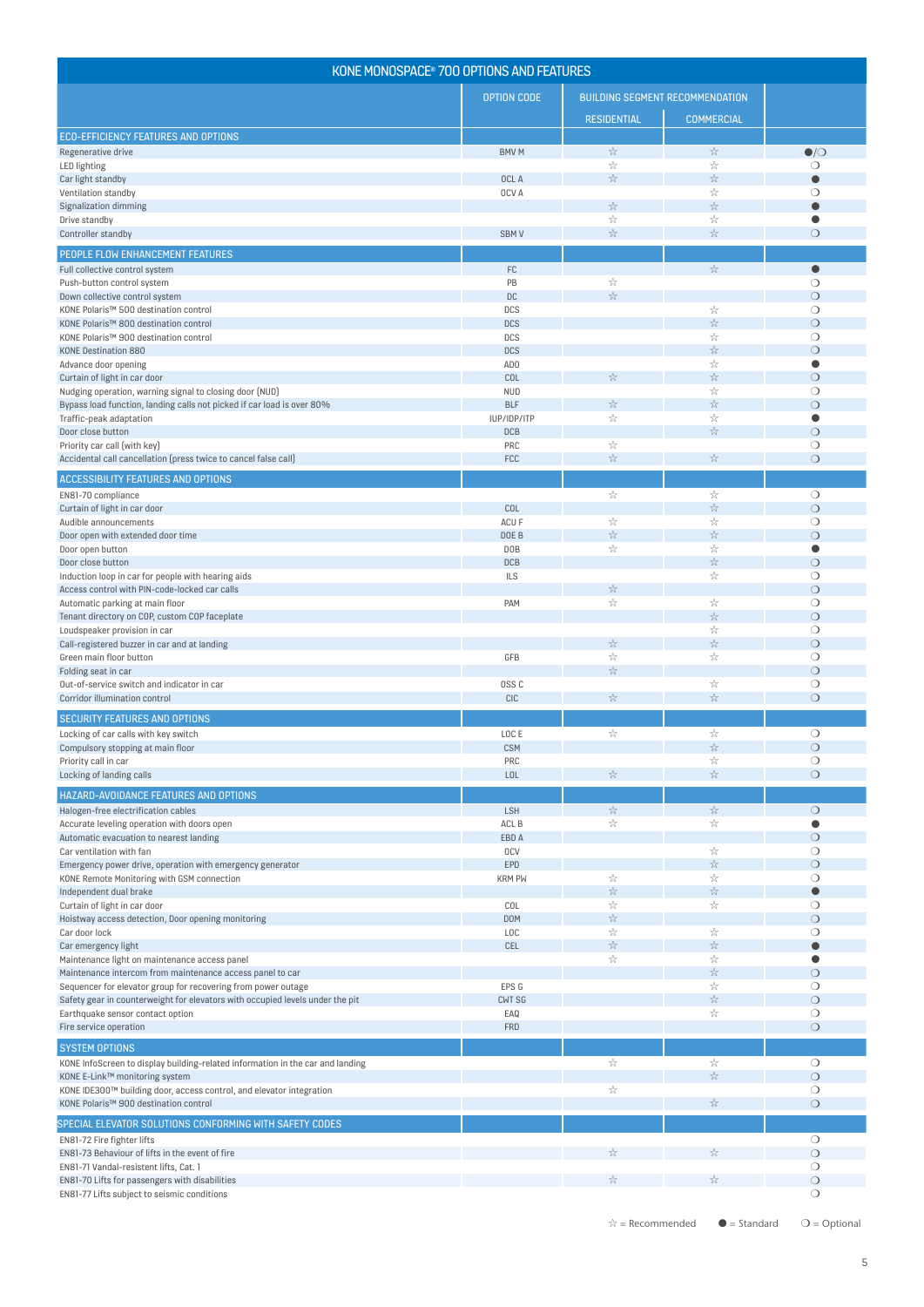| FOR YOUR NOTES |
|----------------|
|                |
|                |
|                |
|                |
|                |
|                |
|                |
|                |
|                |
|                |
|                |
|                |
|                |
|                |
|                |
|                |
|                |
|                |
|                |
|                |
|                |
|                |
|                |
|                |
|                |
|                |
|                |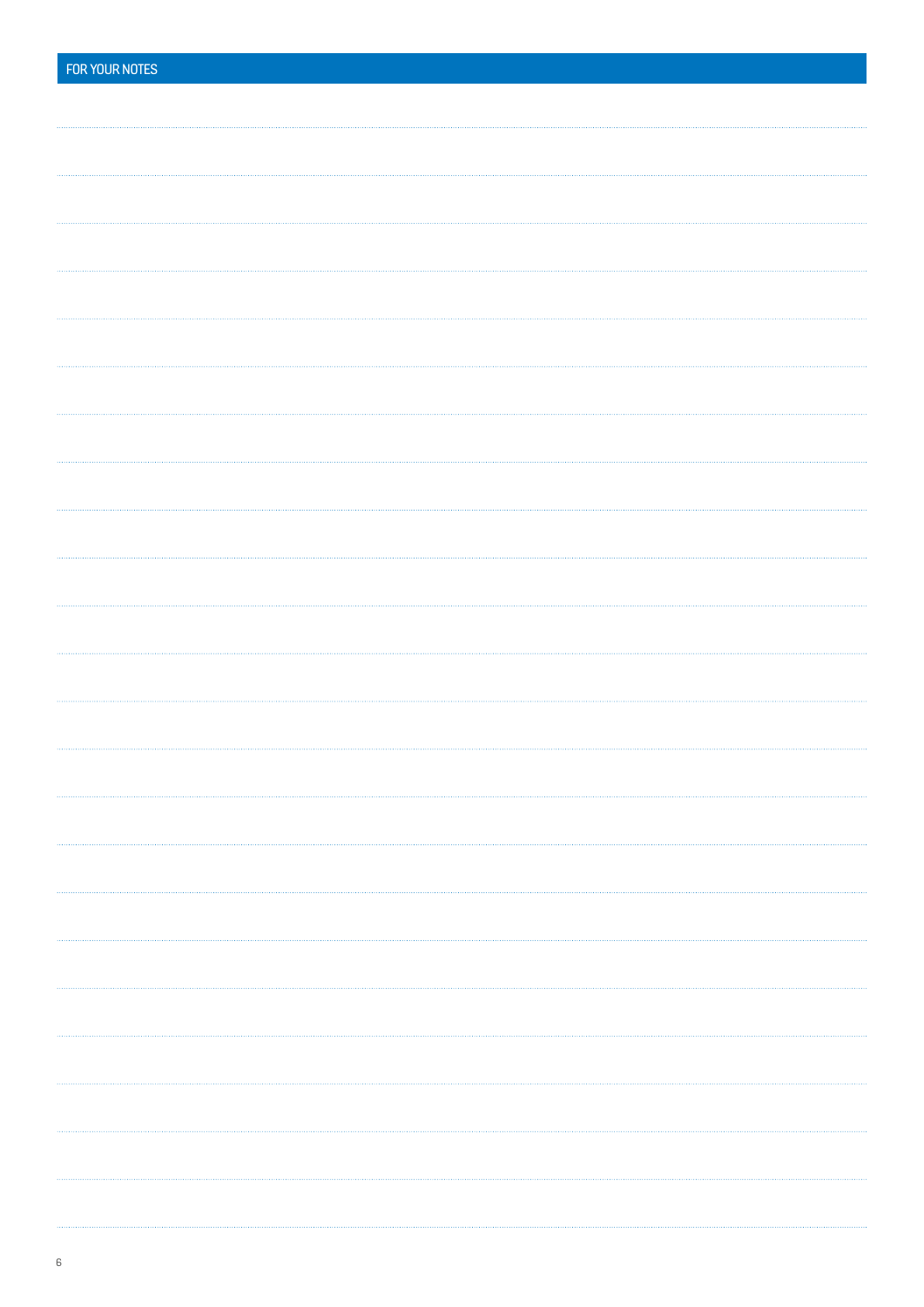| FOR YOUR NOTES |  |
|----------------|--|
|                |  |
|                |  |
|                |  |
|                |  |
|                |  |
|                |  |
|                |  |
|                |  |
|                |  |
|                |  |
|                |  |
|                |  |
|                |  |
|                |  |
|                |  |
|                |  |
|                |  |
|                |  |
|                |  |
|                |  |
|                |  |
|                |  |
|                |  |
|                |  |
|                |  |
|                |  |
|                |  |
|                |  |
|                |  |
|                |  |
|                |  |
|                |  |
|                |  |
|                |  |
|                |  |
|                |  |
|                |  |
|                |  |
|                |  |
|                |  |
|                |  |
|                |  |
|                |  |
|                |  |
|                |  |